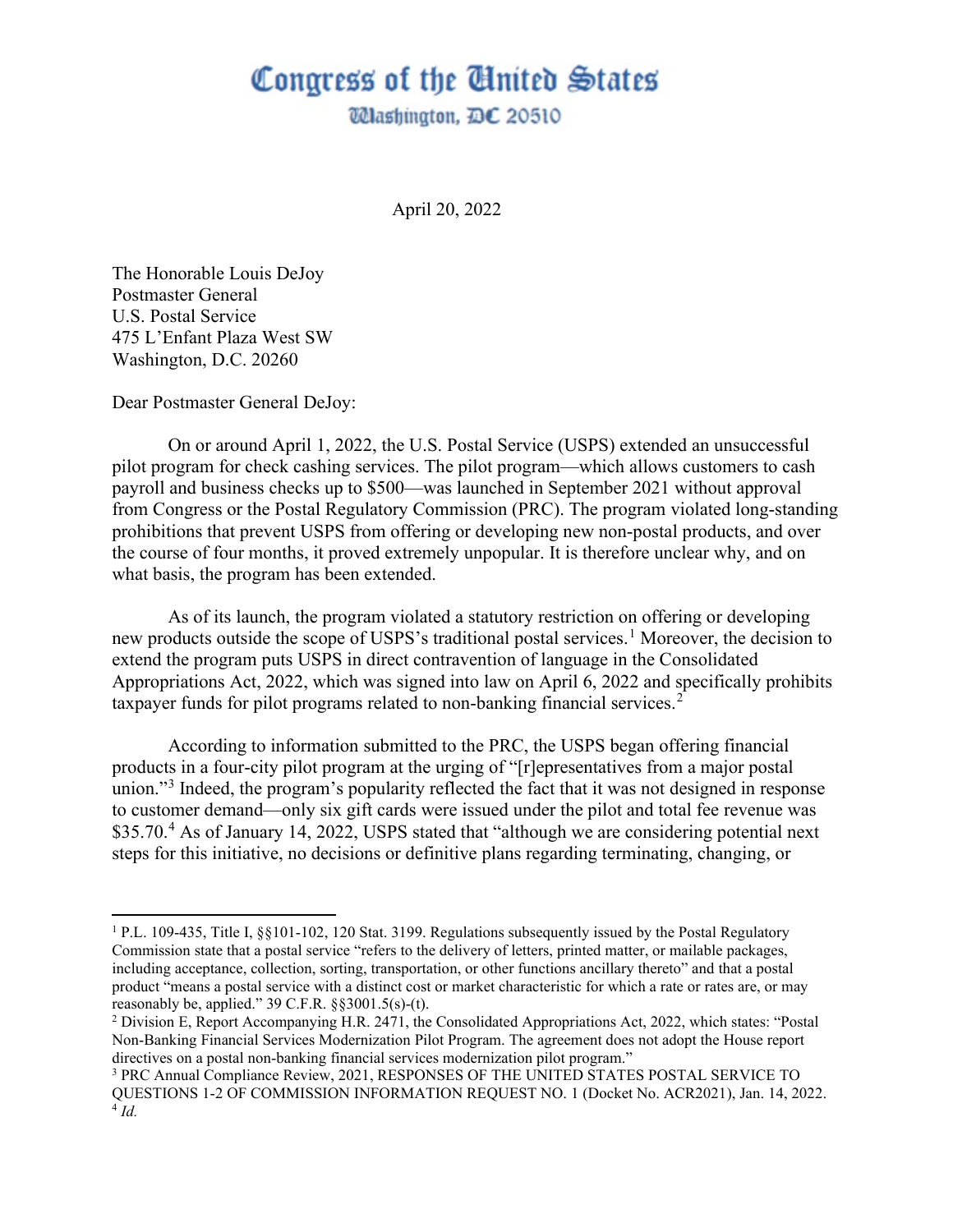expanding the pilot have been made."<sup>[5](#page-1-0)</sup> USPS justified the pilot program as a strategy to boost gift card sales, which USPS believes "are likely to be mailed, similar to greeting cards and stationary," and "that selling gift cards at Post Offices will foster the use of the mails."<sup>[6](#page-1-1)</sup> In light of the fact that the pilot program undoubtedly cost more to develop and implement than was raised in revenue, the subsequent decision to extend the program begs for an explanation as to why.

The failure of the pilot program demonstrates that consumers are not interested in banking with the federal government, including USPS. That is why Congress specifically prevented taxpayer funds from being used for USPS pilot programs for non-banking financial services in the recently enacted Consolidated Appropriations Act, 2022. Furthermore, Congress did not expand the offering of financial services in the recent Postal Service Reform Act of 2022 (H.R. 3076).

Moreover, in 2006, Congress passed the *Postal Accountability and Enhancement Act of 2006* to modernize the way the USPS operates. In updating the USPS' core responsibilities, Congress was specific as to what constitutes "postal services." Section 102 of the Act defines postal service as "[t]he delivery of letters, printed matter, or mailable packages, including acceptance, collection, sorting, transportation, or other functions ancillary thereto."[7](#page-1-2) This definition exists to ensure the USPS focuses on its unique role and does not focus on novel nonpostal products and services that could limit private market development, including the market for financial services.

Congress' actions make clear the USPS should remain focused on its core mission. The fact that only six people used the postal banking pilot confirms that consumers remain supportive of the free market and look to private firms for technological solutions to meet their banking needs. Republicans on the committees of jurisdiction in Congress will conduct oversight of this program as USPS attempts to justify its continued existence. Accordingly, please provide any related materials that USPS submits to the PRC to our committees on a contemporaneous basis.

Patrick McHenry James Comer Blaine Luetkemeyer Ranking Member Ranking Member Ranking Member Committee on Financial Services Committee on Subcommittee on

Sincerely,

Jemer Comer

Oversight and Reform Consumer Protection and Financial Institutions

<span id="page-1-0"></span><sup>5</sup> *Id.*

<span id="page-1-1"></span><sup>6</sup> *See* Request of the United States Postal Service to Add Gift Cards as a New Price Category in the Greeting Cards and Stationary Product, June 9, 2014 (Docket No. MC2014-26).

<span id="page-1-2"></span><sup>7</sup> P.L. 109-435.